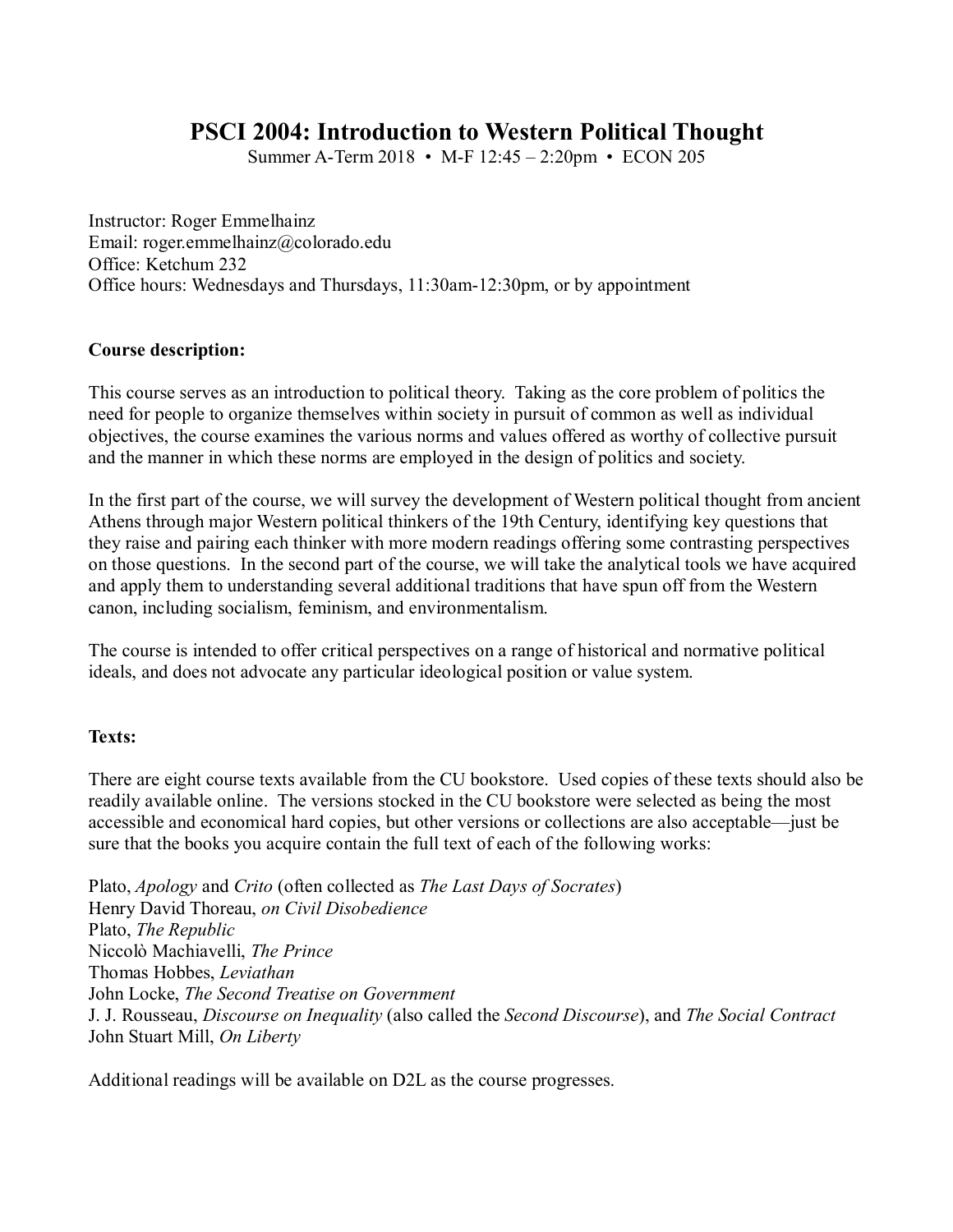### **Course requirements:**

*Class preparation:* Lectures and discussions both will focus on the readings assigned on the syllabus for that day. I expect you to come to lecture having completed the required reading assignment. If you have the time and inclination, you are also encouraged to explore the 'recommended' readings, where applicable. To be more fully prepared and get the most out of class, I suggest that while you read the texts you write down one or more questions that you have about the day's readings (whether about the meaning of the text or about its political implications), and raise these questions in class.

*Participation:* Your participation is essential to the success of this course, both for you and for your fellow students. Student participation involves both speaking and listening skills. In other words, you are encouraged to speak often, providing comments and asking questions—but you should also be listening to your peers and responding thoughtfully to their comments. Participation means demonstrating familiarity and critical engagement with the course materials as well as demonstrating intellectual curiosity. The point is not to have understood everything before coming to class, but instead to show up ready to raise and address questions, difficulties, and issues that arise while exploring the course material.

In order to give you an ongoing idea of where your grade stands, weekly participation grades will be posted on D2L. If you are dissatisfied with your grade and would like to find ways to improve it, please talk to me for ideas!

*Attendance:* Attendance at all class sessions is essential for success in this course. The lectures will convey information not directly contained in the readings, and model the critical/analytic skills you are expected to develop. The discussions provide you with the opportunity to put these skills into practice yourself. Students may miss two class sessions for any reason. Each additional unexcused absence reduces your attendance grade by half a letter grade (5%). Students must have a passing grade in attendance in order to pass the course. (This means that missing more than  $\sim$ 1/3 of the class sessions will result in a failing grade for the entire course.)

If you miss a class, it is your responsibility to figure out what you missed. This means that you should not simply email me asking what you should have learned in class. I will not respond to any such emails, as they are not in compliance with the policy stated here. Instead, your first tasks are to complete all the readings, get class notes from a fellow student, and review any lecture slides posted on D2L. After this, if you still have remaining questions about the material, then you should come and see me in office hours to discuss your questions.

*Reading quizzes:* Once a week, at the beginning of class, we will have a brief  $(\sim 5 \text{ minute})$  quiz on a main idea from the day's readings. The specific day of the quiz will not be announced beforehand. Your lowest quiz grade will be dropped. (Note that if you are absent, a make-up quiz will not be offered except in extraordinary circumstances—it will instead count as your dropped quiz grade.)

*Term Paper:* Students will be assigned to write one analytical essay (6 to 8 pages) on a courserelated topic of their choosing. Topics must be approved by the instructor; you should submit your topic by email on or before 5pm Wednesday, June 20<sup>th</sup>. Further details on the paper assignment, as well as tips for writing analytical papers, will be provided in class. Late papers shall be accepted only at the discretion of the instructor, and with an appropriate penalty.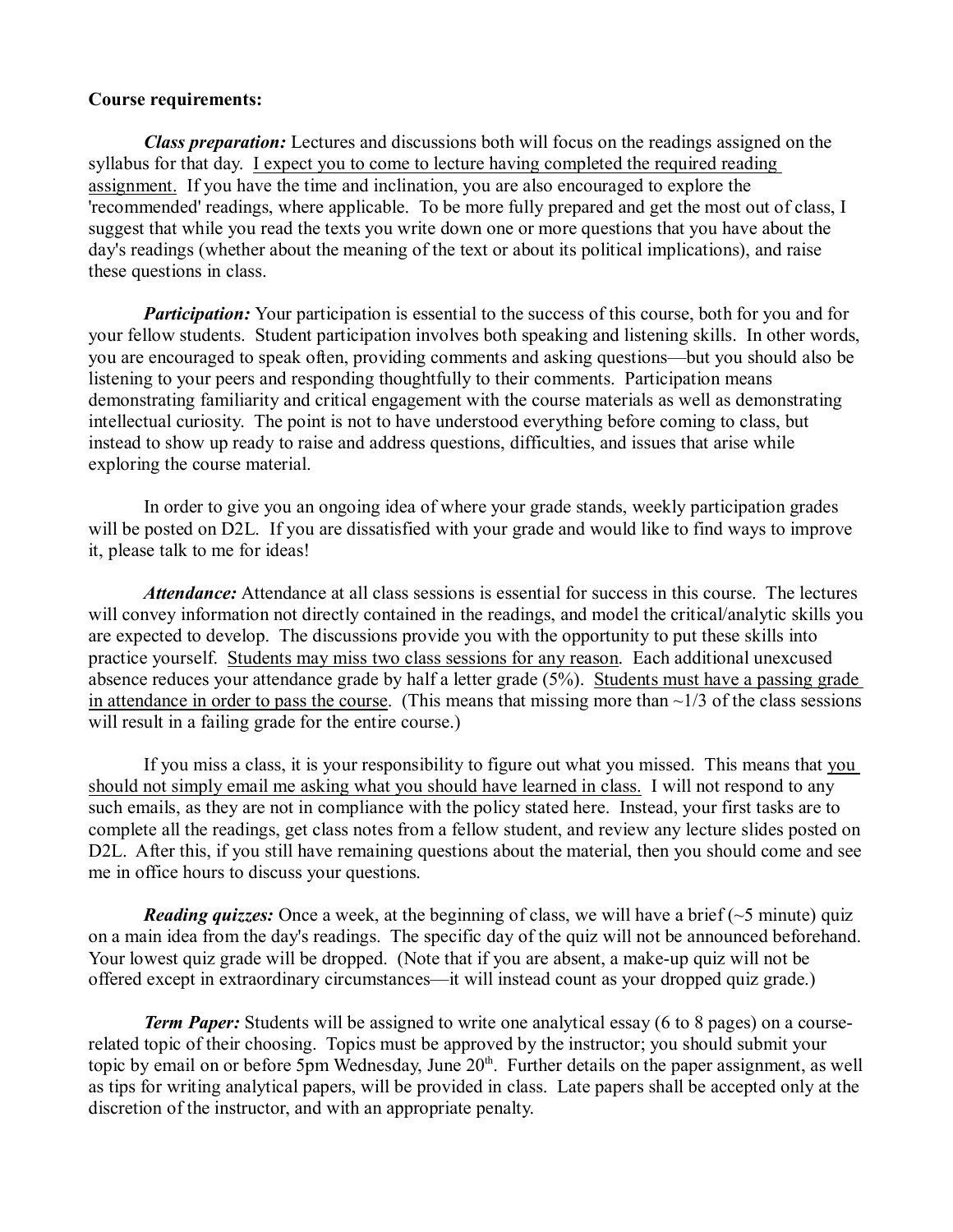*Final Exam:* The final exam will be held on Friday, July 6<sup>th</sup>. It will comprise several shortanswer questions and one longer essay. Further details on the exam, as well as a study guide, will be provided in class. All students must take the final exam during its scheduled slot, except as allowed under CU's final exam policy.

# *Breakdown of final grade components:*

Attendance: 10% Participation: 30% (6% per week) 5 Quizzes: 10% (2.5% per quiz, lowest quiz dropped) Paper: 25% Exam: 25%

# **University and course-specific policies:**

*Disability, religious, and other accommodations:* If you qualify for accommodations because of a disability, please submit to me a letter from Disability Services in a timely manner so that your needs may be addressed. Disability Services determines accommodations based on documented disabilities. Contact: 303-492-8671 and http://www.colorado.edu/disabilityservices.

Campus policy regarding religious observances requires that faculty make every effort to reasonably and fairly deal with all students who, because of religious obligations, have conflicts with scheduled exams, assignments or required attendance. Students needing to miss class or exams for religious observances must inform the instructor during the first two weeks of the semester. http://www.colorado.edu/policies/fac\_relig.html.

*Classroom behavior and student professionalism:* Students and faculty share responsibility for maintaining an appropriate learning environment. Students who fail to adhere to such behavioral standards may be subject to discipline. Faculty have the professional responsibility to treat all students with understanding, dignity and respect, to guide classroom discussion and to set reasonable limits on the manner in which opinions are expressed. Professional courtesy and sensitivity are especially important with respect to individuals and topics dealing with differences of race, culture, religion, politics, sexual orientation, gender, gender variance, and nationalities. For further information, see http://www.colorado.edu/policies/classbehavior.html and http://www.colorado.edu/studentaffairs/judicialaffairs/code.html#student\_code for details.

*Discrimination and harassment:* The CU-Boulder policy on Discrimination and Harassment, the University of Colorado policy on Sexual Harassment and the University of Colorado policy on Amorous Relationships apply to all students, staff and faculty. Any student, staff or faculty member who believes (s)he has been the subject of discrimination or harassment based upon race, color, national origin, sex, age, disability, religion, sexual orientation, or veteran status should contact the Office of Discrimination and Harassment (ODH) at 303-492-2127 or the Office of Judicial Affairs at 303-492-5550. Information about the ODH and the above referenced policies can be obtained at http://www.colorado.edu/odh.

*Honor code:* All students of the CU-Boulder are responsible for knowing and adhering to the academic integrity policy of this institution. Violations of this policy may include: cheating, plagiarism, aid of academic dishonesty, fabrication, lying, bribery, and threatening behavior. All incidents of academic misconduct shall be reported to the Honor Code Council (honor@colorado.edu;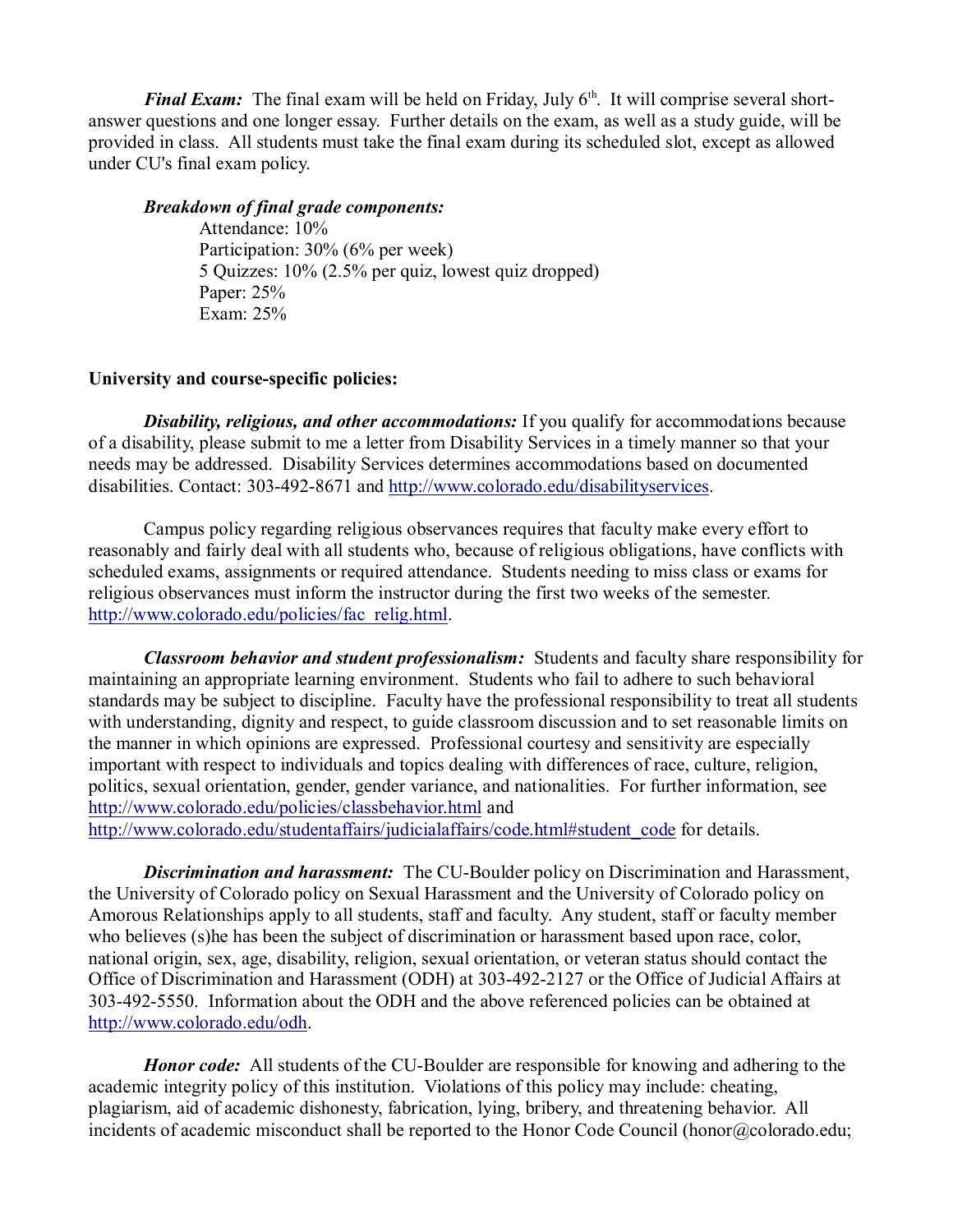303-725-2273). Students found to be in violation of the academic integrity policy will be subject to both academic sanctions from the faculty member and non-academic sanctions (including but not limited to university probation, suspension, or expulsion). Further details can be found at www.colorado.edu/policies/honor.html and at http://www.colorado.edu/academics/honorcode/.

*Excused absences:* Excused absences include absences due to religious observances and documented personal, family, or medical emergencies. Whenever possible, students should inform their instructor in advance of such absences in order to make necessary arrangements. Absences resulting from discretionary events (such as non-emergency health care, non-essential travel, etc.) cannot qualify as excused. The instructor reserves the right to distinguish excusable from nonexcusable reasons for missing class or exams, or requiring an extension for written work. If you can expect to miss more than 1/3 of class sessions due to any combination of excused and/or unexcused absences, you are strongly encouraged to withdraw from the course.

*Grading policies:* Grade appeals must be submitted no earlier than 24 hours, and no later than 7 days, after receipt of the grade. Your concerns should be presented in writing, with detailed reasons explaining why you believe the grade is unfair or incorrect. Be advised that in all cases of grade appeals, the professor reserves the right to raise, maintain, or lower the grade upon review. Students dissatisfied with the result of an appeal to the professor may then appeal to the Director of Undergraduate Studies in the Department of Political Science, in accordance with the Department's grade appeals policy.

If instead you are merely seeking clarification of a grade or suggestions on how to improve your performance in the future (rather than appealing for a grade to be revised), then the above policies do not apply. Feel free to come to my office hours to discuss such things at any time.

# **Wild card topics:**

Note that the reading schedule reserves two "wild card" days at the end of the semester. These are intended to give us an opportunity to apply the insights gained from the course to additional topics outside the traditional Western canon. The students as a whole will decide on what topics we will cover. Nominations for our wild card topics can be submitted to the instructor by email at any time prior to 5pm Friday, June 22<sup>nd</sup>. We will hold a vote to select our final topics, during class on Tuesday, June  $26<sup>th</sup>$ .

Some suggested areas to think about would be: Western political philosophies not otherwise covered in this course (examples: anarchism, conservatism, fascism); contemporary/emerging philosophies (examples: alt-right/neoreactionary thought; transhumanism; afro-futurism); or non-Western traditions (examples: ubuntu; Confucianism; Hindu thought; Iroquois governance). Topics are not limited to these examples, and any student can nominate any aspect of political thought for consideration.

### **Important deadlines:**

5pm Wednesday, June  $20<sup>th</sup>$ : submit paper topic (by email)  $5<sub>pm</sub>$  Friday, June  $22<sup>nd</sup>$ : submit wild card topic nominations (by email) (optional) Tuesday June  $26<sup>th</sup>$ : vote on wild card topics (in class) 5pm Monday, July  $2<sup>nd</sup>$ : final paper due (in D2L Dropbox) Friday, July  $6<sup>th</sup>$ : final exam (in class)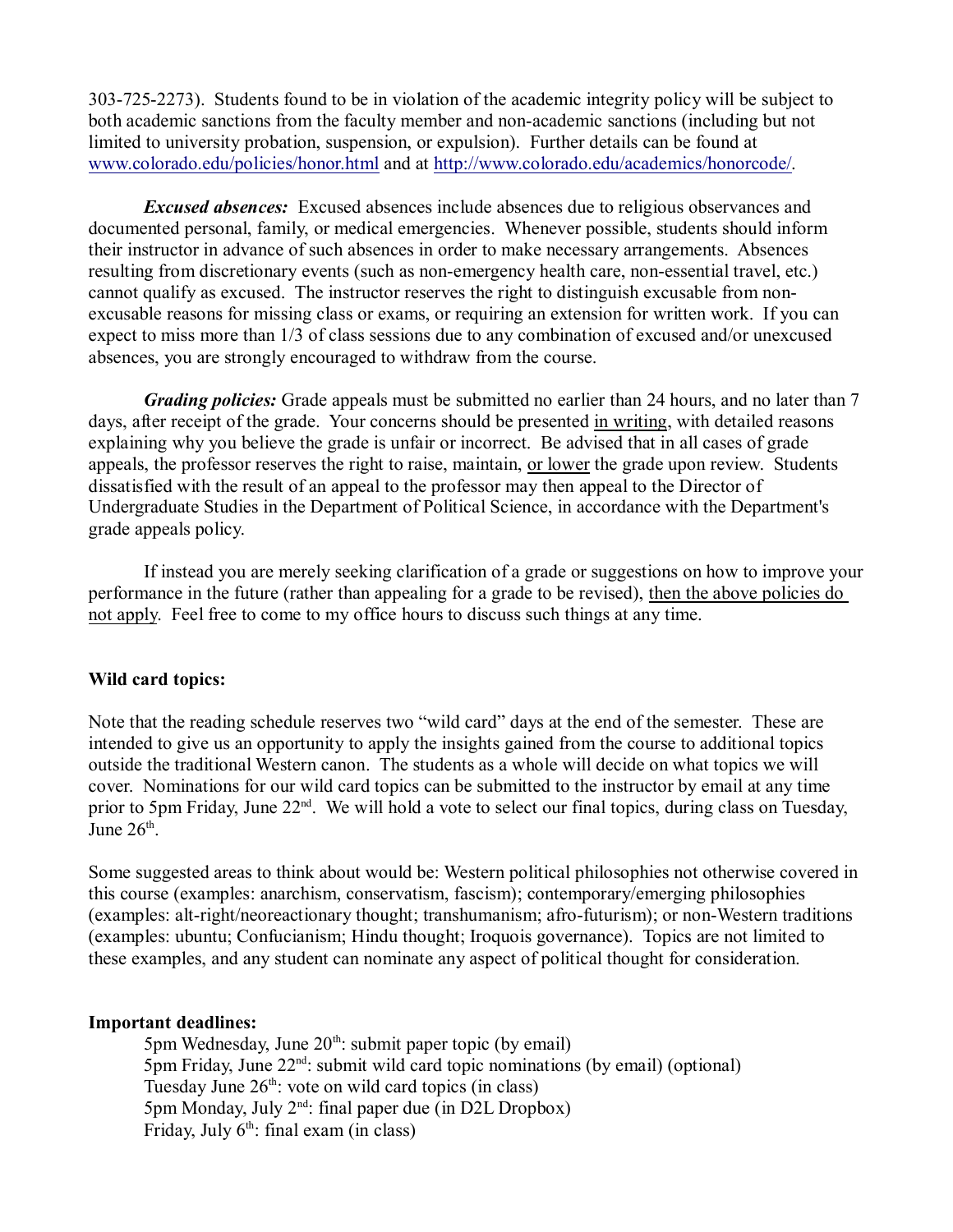# **Readings and lecture schedule:**

*This schedule is provisional, and may be updated at any time throughout the course. The most current version of the schedule will always be available on the course D2L site.*

Lectures will focus on the readings assigned for a given day. Separate discussion days (where applicable) will focus on both the readings assigned for that day, and the lecture from the preceding day. All texts should be read in advance of the indicated class.

# Week 1: June 4-8

**June 4: Introduction** (no readings assigned)

### **June 5: Socrates (lecture)**

| Required:    | Plato, <i>The Last Days of Socrates</i> : "Apology" and "Crito" |
|--------------|-----------------------------------------------------------------|
| Recommended: | The rest of <i>The Last Days of Socrates</i>                    |
|              | Selection from I.F. Stone, "The Trial of Socrates" (D2L)        |

# **June 6: Socrates (discussion): must we obey the laws?**

Required: Thoreau, "Civil Disobedience"

### **June 7: Plato (lecture)**

| Required:    | Plato, <i>The Republic</i> : Books 1-2 and 4-6 |
|--------------|------------------------------------------------|
| Recommended: | The rest of <i>The Republic</i>                |

### **June 8: Plato (discussion): what is justice?**

| Required: | Summary of Rawls' <i>Theory of Justice</i> (D2L)           |
|-----------|------------------------------------------------------------|
|           | Selection from Aldous Huxley, <i>Brave New World</i> (D2L) |

### Week 2: June 11-15

### **June 11: Niccolò Machiavelli (lecture)**

| Required:    | Machiavelli, <i>The Prince</i> : chapters 2-3, 6-8, 15-18, and 25 |
|--------------|-------------------------------------------------------------------|
| Recommended: | The rest of <i>The Prince</i>                                     |

### **June 12: Niccolò Machiavelli (discussion): can the ends justify the means?**

Required: Ursula Le Guin, "The Ones Who Walk Away from Omelas" (D2L) Michael Walzer, "Political Action: the Problem of Dirty Hands" (D2L) Recommended: Plato, *The Republic*, Book 3 (on the "noble lie")

### **June 13: Thomas Hobbes (lecture)**

| Required:    | Hobbes, <i>Leviathan</i> : Book 1 chs. 6, and 13-14; Book 2 chs. 17-21, and 29 |
|--------------|--------------------------------------------------------------------------------|
| Recommended: | The rest of <i>Leviathan</i> Book 1 after chapter 6, and the rest of Book 2    |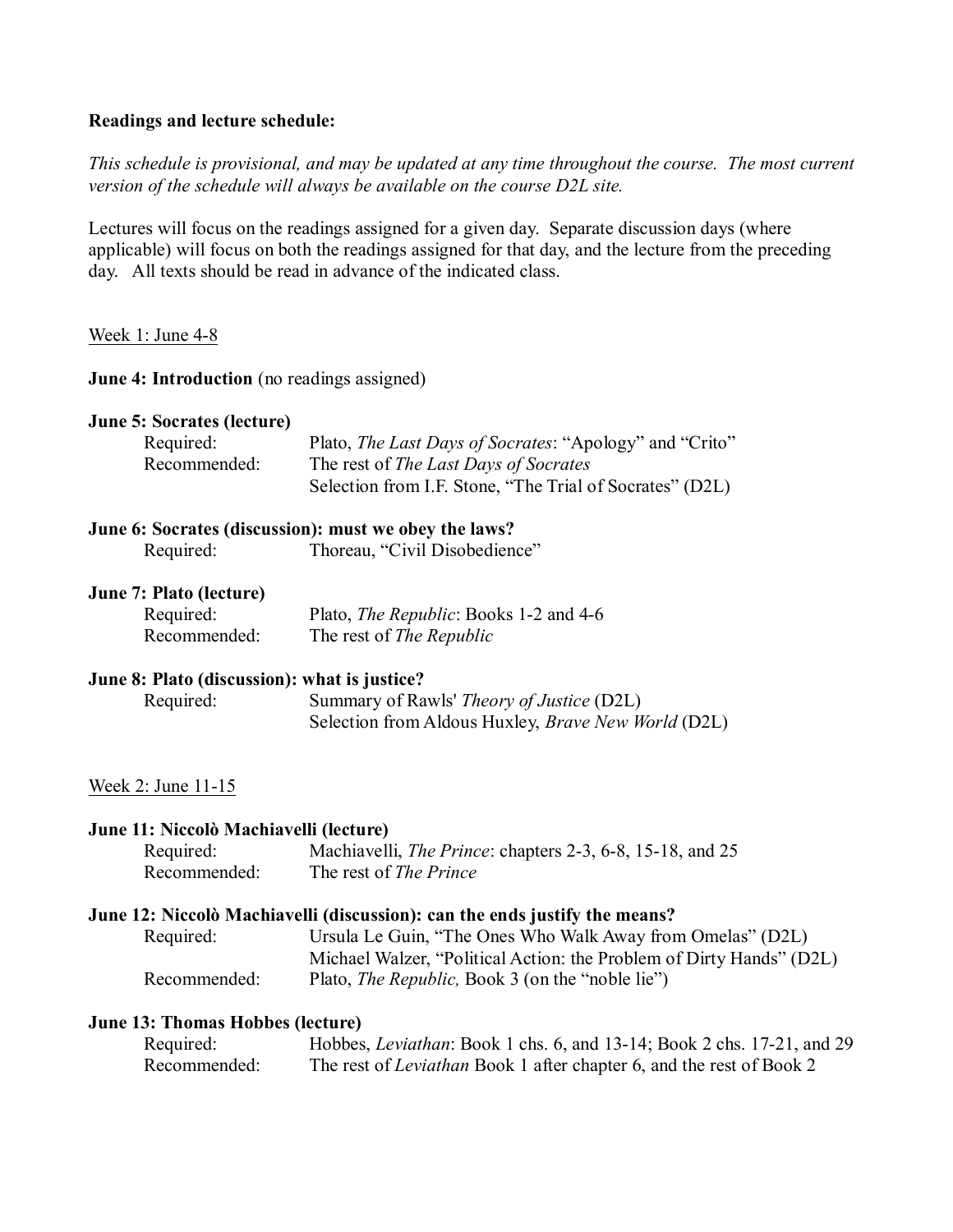# **June 14: Thomas Hobbes (discussion): why do we have a government anyway?**

| Required:    | Petyr Kropotkin, "Mutual Aid" (D2L)                        |
|--------------|------------------------------------------------------------|
|              | Emma Goldman, "Anarchism: What it Really Stands For" (D2L) |
| Recommended: | Robert Nozick, from Anarchy, State, and Utopia (D2L)       |

### **June 15: John Locke (lecture)**

| Required:    | Locke, Second Treatise on Civil Government: chs. 1-4, 7-9, and 18-19 |
|--------------|----------------------------------------------------------------------|
| Recommended: | The rest of the Second Treatise                                      |

# Week 3: June 18-22

### **June 18: John Locke (discussion): when does government become tyranny?**

| Required:    | Hume, from "Of the Original Contract" (D2L)                      |
|--------------|------------------------------------------------------------------|
|              | Locke, "A Letter Concerning Toleration" (D2L)                    |
| Recommended: | Burke, from <i>Reflections on the Revolution in France</i> (D2L) |
|              | Jefferson, "Declaration of Independence" (D2L)                   |

### **June 19: Jean-Jacques Rousseau (lecture)**

| Rousseau, <i>The Social Contract</i> : Book 1; Book 2 chs. 1-4 and 8-10; |
|--------------------------------------------------------------------------|
|                                                                          |
|                                                                          |
|                                                                          |
|                                                                          |
|                                                                          |

### **June 20: Jean-Jacques Rousseau (discussion): how important is equality?**

Required: *American Democracy in an Age of Rising Inequality* (D2L) Locke, *Second Treatise*, chapter 5

# FINAL PAPER TOPIC DUE AT 5PM

### **June 21: John Stuart Mill (lecture)**

| Required:    | Mill, <i>On Liberty</i> : chapters 1 and 2                                |
|--------------|---------------------------------------------------------------------------|
| Recommended: | The rest of <i>On Liberty</i> . Chapter 5 is <u>strongly</u> recommended! |

# **June 22: John Stuart Mill (discussion): what is freedom?**

| Required:    | Jeremy Waldron, "Homelessness and the Issue of Freedom" (D2L) |
|--------------|---------------------------------------------------------------|
|              | T.H. Green, selection from "On Freedom of Contract" (D2L)     |
| Recommended: | Isaiah Berlin, "Two Concepts of Liberty" (D2L)                |

### NOMINATIONS DUE FOR WILD CARD TOPICS (5pm by email)

#### Week 4: June 25-29

| June 25: Socialism I: communism (lecture + discussion) |                                                                 |
|--------------------------------------------------------|-----------------------------------------------------------------|
| Required:                                              | Karl Marx and Friedrich Engels, "The Communist Manifesto" (D2L) |
|                                                        | Karl Marx, "Estranged Labor" (D2L)                              |
| Recommended:                                           | V. I. Lenin, selections from State and Revolution (D2L)         |